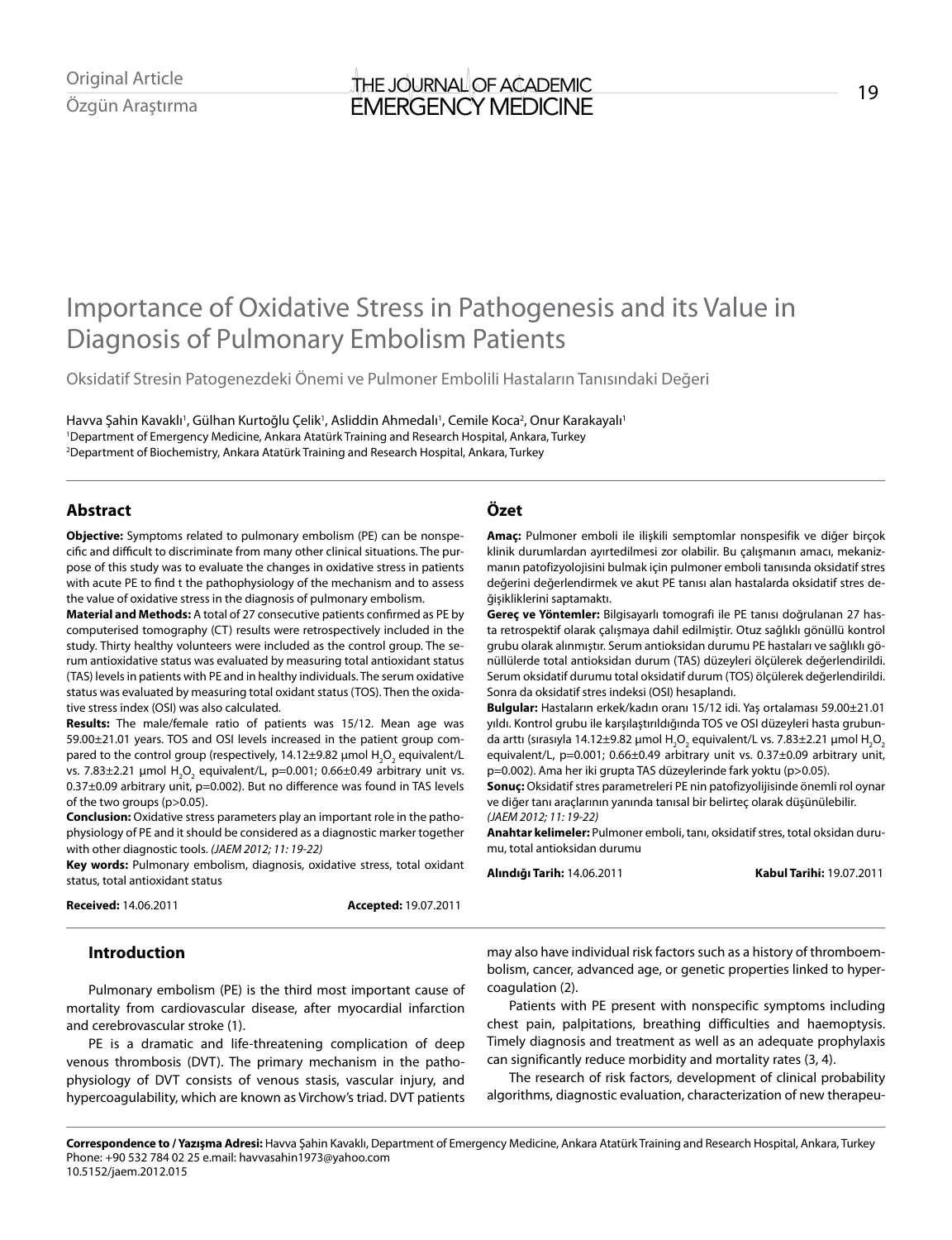tic choices and thromboprophylaxis recommendations requires particular attention in PE patients (4).

Oxidative stress arises from an imbalance between the production of ROS and the biological system's ability to readily detoxify the reactive intermediates (5). The presence of oxidative stress in patients with PE was shown in previous studies (6).

The aim of this study is to evaluate the alterations in oxidative stress in patients with acute PE, to determine the pathophysiology of the mechanism and to investigate the value of oxidative stress in the diagnosis of PE.

# **Meterial and Methods**

## **Study population and protocol**

The study was performed in 2010. It was approved by the institution's ethics committee. All patients with suspected PE admitted to the emergency department of our hospital were evaluated. Patients were included in the study if the diagnosis of PE was confirmed by CT results.

The diagnosis of acute PE was confirmed in 27 patients and the remaining unconfirmed ones were excluded.

Routine diagnostic tools for PE included D-dimer, arterial blood gases, electrocardiography and CT evaluation. Data were collected retrospectively for confirmed cases of PE. The control group included 30 healthy individuals who volunteered to participate in this study. They had no condition that would affect the study parameters. On admission to the emergency department, venous blood was drawn into blood tubes from PE patients, and then confirmed by CT, and serum was separated from the cells by centrifugation at 1500 g for 10 min, the serum samples were stored at -80°C until analysis. The serum oxidative status was evaluated by measuring TOS and serum antioxidative status was evaluated by measuring TAS levels in patients with PE. The percent ratio of TOS to TAS level was accepted as OSI.

Similar studies were also performed in the control group. All these data were compared between PE patients and healthy control individuals.

#### **Determination of Serum Total Oxidant Status (TOS) Levels**

TOS levels were measured using commercially available kits (Rel assay, Turkey). In the new method, oxidants present in the sample oxidized the ferrous ion-o-dianisidine complex to ferric ion. The oxidation reaction was enhanced by glycerol molecules abundantly present in the reaction medium. The ferric ion produced a colored complex with xylenol orange in an acidic medium. The color intensity, which could be measured spectrophotometrically, was related to the total amount of oxidant molecules present in the sample. The assay was calibrated with hydrogen peroxide and the results were expressed in terms of micromoles hydrogen peroxide equivalent per litre (µmol  $H_2O_2$  equivalent/L) (7).

#### **Determination of Serum Total Antioxidant Status (TAS) Levels**

TAS levels were measured using commercially available kits (Rel assay, Turkey). The novel automated method was based on the bleaching of the characteristic color of a more stable ABTS (2.2'-Azinobis (3-ethylbenzothiazoline-6-sulfonic acid)) radical cation by antioxidants. The assay had excellent precision values, which were lower than 3%. The results were expressed as mmol Trolox equivalent/L (8).

### **Calculation of oxidative stress index (OSI)**

The ratio of TOS to TAS was accepted as the OSI. For calculation, the resulting unit of TAS was converted to μmol/L, and the OSI value was calculated according to the following formula: OSI (arbitrary unit)=TOS (μmol H2O2 equivalent/L)/TAS (μmol Trolox equivalent/L) (9-11).

## **Statistics**

For statistical evaluation, we used the software package SPSS 15.0 and a probability value of less than 0.05 was accepted as statistically significant. As the data were normally distributed and independent, statistical analysis was performed using Student's t-test when comparing groups. The results are given as the mean±standard deviation (SD).

## **Results**

A total of twenty seven consecutive patients confirmed as PE by computerised tomography (CT) results were retrospectively included in the study. Thirty healthy volunteers were included as the control group. The male to female ratio of groups 1 and 2 were 15/12 (55.5% male, 44.5 female) and 19/11 respectively. Mean age was 59.00±21.01 years.

Risk factors, symptoms, clinical signs, and common laboratory findings in PE on admission in the emergency department were shown in (Table 1).

TOS and OSI levels increased in the patient group when compared to the control group (respectively, 14.12±9.82  $\mu$ mol H $_2$ O $_2$  equivalent/L vs. 7.83 $\pm$ 2.21  $\mu$ mol  $H_2O_2$  equivalent/L, p=0.001; 0.66 $\pm$ 0.49 arbitrary

|       | <b>Table 1.</b> Symptoms, clinical signs, and common laboratory findings |  |  |  |
|-------|--------------------------------------------------------------------------|--|--|--|
| in PE |                                                                          |  |  |  |

|                       |                                       | frequency |
|-----------------------|---------------------------------------|-----------|
| <b>Risk factors</b>   | History of DVT                        | 20%       |
|                       | Recent surgery or<br>immobilization   | 22.2%     |
| Symptoms              | Dyspnea                               | 94%       |
|                       | Pleuritic pain                        | 36.8%     |
|                       | Haemoptysis                           | 5.3%      |
|                       | Syncopal episode                      | 10.5%     |
| Clinical signs        | Tachypnea (>20/min)                   | 10.5%     |
|                       | Tachycardia (>100/min)                | 10.5%     |
|                       | Signs of deep venous<br>thrombosis    | 36.8%     |
| Radiological findings | Atelectasis                           | 47.4%     |
|                       | Pleuritic effusion                    | 44.4%     |
|                       | Peripheral opacification<br>(infarct) | 22.2%     |
|                       | Raised hemidiaphragm                  | 36.8%     |
|                       | Reduced pulmonary<br>vascularisation  | 33.3%     |
| <b>Blood gases</b>    | Hypoxemia                             | 73.7%     |
| Electrocardiogram     | Right ventricular<br>hypertrophy      | 47.4%     |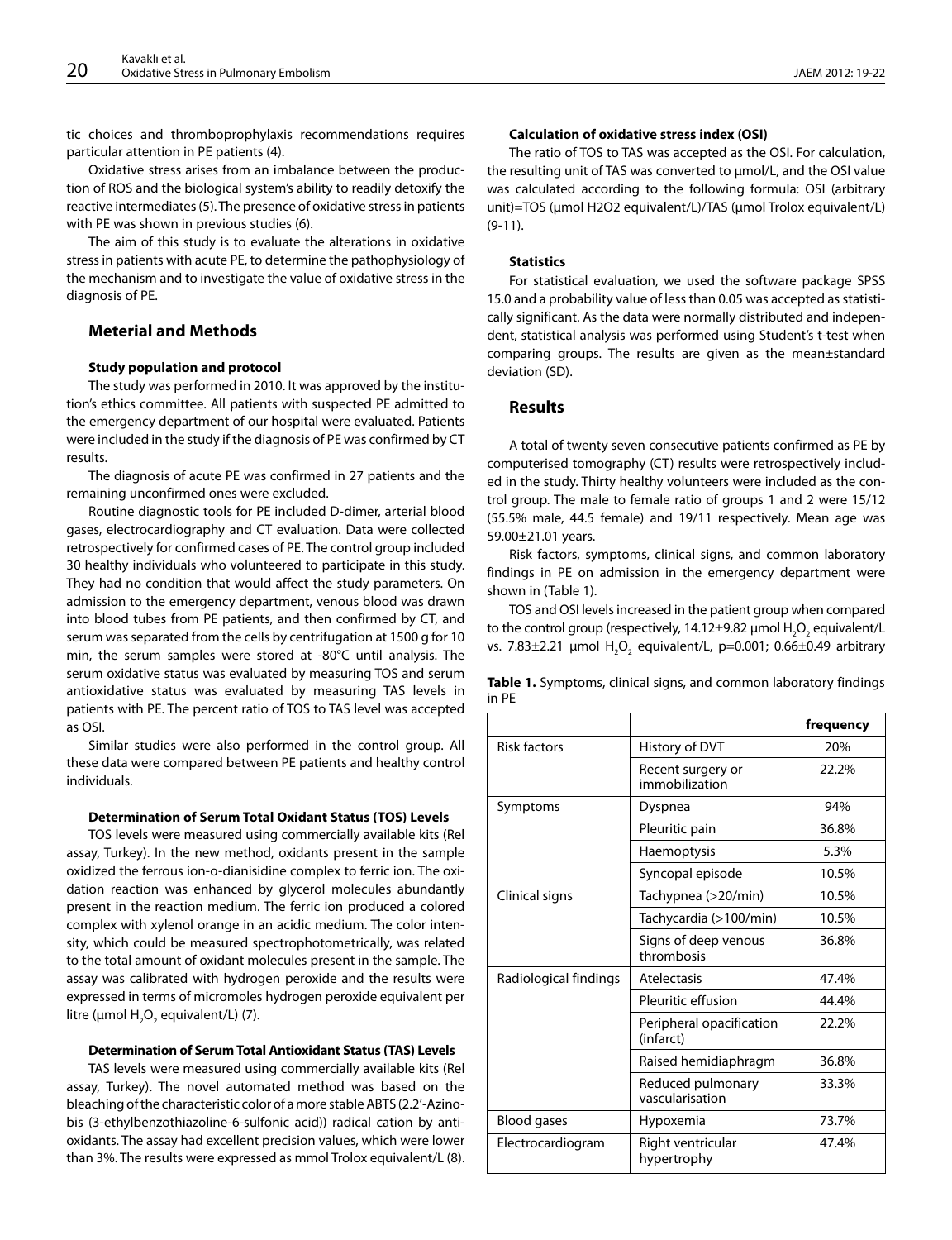unit vs. 0.37±0.09 arbitrary unit, p=0.002) (Figure 1, 2). However, TAS levels in both groups showed no difference, (p>0.05) (Figure 3). These values for all parameters are presented as mean±SD in (Table 2).

Based on CT results, 21.1% of patients were massive PE, the remaining ones were submassive PE. TOS and OSI levels in massive PE patients were higher than in submassive PE patients, but statistically there were no significant differences between the two groups, 18.05±14.85 μmol  $H_2O_2$  equivalent/L vs. 13.32±8.70 μmol  $H_2O_2$ equivalent/L; 0.87±0.86 arbitrary unit vs. 0.62±0.38 arbitrary unit respectively).



**Figure 1.** Differences in TOS levels between pulmonary embolism patients (Group 1) and control group (Group 2)



**Figure 2.** Differences in OSI levels between pulmonary embolism patients (Group 1) and control group (Group 2)



**Figure 3.** TAS levels in pulmonary embolism patients (Group 1) and control group (Group 2)

# **Discussion**

In this study, levels of TOS and OSI as predictors of oxidative status in PE patients were significantly higher than those of healthy individuals., but there were no statistical differences in TAS levels for the two groups. These results show that the oxidative/antioxidative balance shifted towards the oxidative status, namely increased oxidative stress was present in patients with PE compared to healthy control individuals.

PE is a frequently occurring, acute, and potentially fatal condition. Numerous risk factors for PE, both inherited and acquired, have been identified (12). Early diagnosis and adequate treatment of PE is very important, because the mortality rate of untreated PE is 30% compared to 8% when treated. The signs and symptoms of PE are nonspecific and can not be distinguished from many other diseases (13-15). Tachycardia, chest pain, cough, unexplained loss of consciousness, and/or haemoptysis raise the suspicion of PE, while hypoxemia, haemodynamic instability, syncopal episode and/or cyanosis are characteristic of massive PE (15).

Regarding previous researches, pulmonary macro- or microobstruction, depending on embolus size, together with reactive arterial vasoconstriction is the underlying pathophysiology of PE. Reactive arterial vasoconstriction leads to pulmonary hypertension. Acute pulmonary hypertension may cause right ventricular failure (acute cor pulmonale) and finally cardiogenic shock (14, 16). In addition to all these events, the existence of oxidative stress in the pathophysiology of PE was shown by previous studies (6, 17-19).

Only about 20% of individuals with suspected PE will have the diagnosis confirmed, therefore, the diagnostic modality for PE should comprise safe, efficient, and noninvasive methods. The first step in the approach to diagnosis of patients with suspected PE is to determine the clinical probability and to perform a D-dimer test. PE can be excluded in patients with a low, intermediate or unlikely clinical probability and a normal D-dimer test. Additional imaging is required for those with a high clinical probability or a positive D-dimer test. CT pulmonary angiography or ventilation-perfusion scintigraphy, followed by additional testing is the next step when test results are nondiagnostic (12, 20).

A combination of multi-slice CT and negative D-dimers essentially rules out PE (15, 21).

Transthoracic echocardiography is considered useful in the diagnosis of pressure overload in the right chambers. Thus, it is of particular use in identifying patients with a large PE, in whom the pressure of the pulmonary circulation is elevated (90% sensitivity) (15).

CT pulmonary angiography has become a first-line imaging test for evaluation of PE because of its high accuracy, ease of use, and

| Table 2. TOS, TAS and OSI levels between patient and control groups |  |
|---------------------------------------------------------------------|--|
| (mean $\pm$ SD)                                                     |  |

| <b>Parameters</b>                                 | Group   | mean± SD        | р     |
|---------------------------------------------------|---------|-----------------|-------|
| <b>TOS</b>                                        | patient | $14.12 + 9.82$  | 0.001 |
| (µmol H <sub>2</sub> O <sub>2</sub> equivalent/L) | control | $7.83 \pm 2.21$ |       |
| <b>TAS</b>                                        | patient | 2194.21±497.31  | >0.05 |
| (umolTrolox equivalent/L)                         | control | 2082.28±283.31  |       |
| OSI                                               | patient | $0.66 \pm 0.49$ | 0.002 |
| (arbitrary unit)                                  | control | $0.37 + 0.09$   |       |